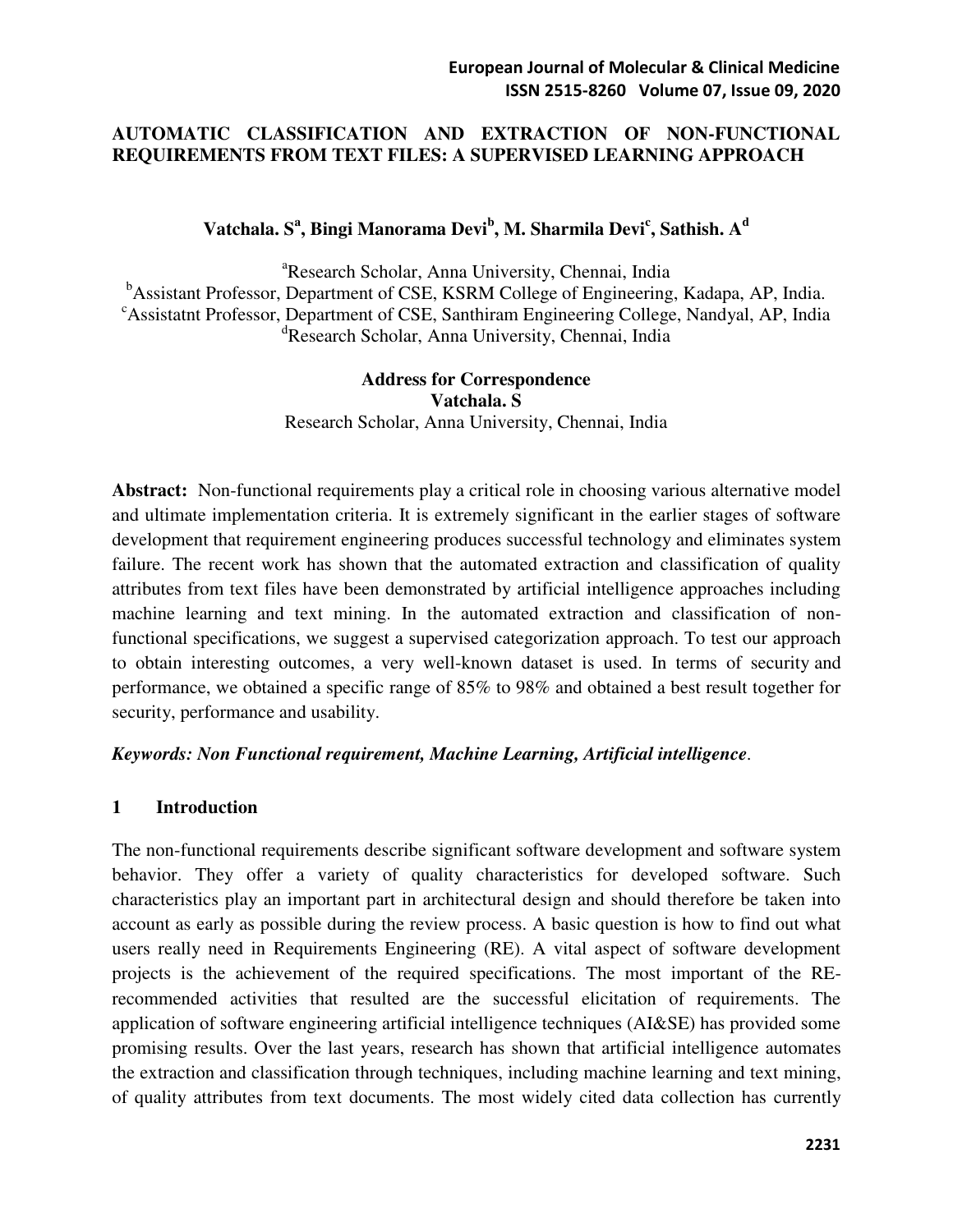been derived from the 15 specifications of master's degree (M) projects for requirement engineering at DePaul University and first appears in 2006 literature for automated classification of non‐functional criteria (NFR) with supervised learning techniques. In the course of writing the specifications, NFR analysis was carried out by the students themselves and the method of identifying the data set missed logic.

# **2. Related work**

The literature survey is mainly done by taking deep insight into different literature sources and the following literature review is focus on different parameters and methods that are used extraction and classification of NFR from text files: a supervised learning approach. Zhang, Wen, et al [2]Throughout this analysis, vector space and machine learning techniques were implemented to automatically classify NFR, to convert NFRs into numerical vectors of specific index words and to analyse their output in the automatic classification of NFRs.The machine learning classification used in this journal is Support vector machine with a linear kernel, a classification that is strongly advisable for text mining. Additional information is provided for choosing apps and Support vector machines for automated sorting. Experiments have been carried out using the PROMISE data set obtained.

Jane Cleland-Huang et al [3] A modern methodology has been implemented focused on knowledge recovery approaches to identify and recognize non-functional criteria, both in formal specifications and free text formats. Even though an observer is always expected to determine the consistency of the nominee NFR, it may involve less work as for example the Theme / Doc approach than before semi-automated classification techniques. It's helpful for software developers to plan, develop and evaluate a software framework to be able to distinguish NFRs in this manner, as this will allow them to consider stakeholders' desires and to see consistency between different device restrictions. The NFRs may be identified by and marked as intrusiveness in architectural design meetings or collected from a security expert by evaluating particular security issues, while the applicant can receive interviews or minutes from stakeholders. Aspects of applicants should be determined early in the selection phase, thereby raising the expense of recovery measures which might otherwise have existed. For example, an emerging method built at the University of DePaul integrates NFR identification into a shared modeling framework for a broad variety of non-functional objectives. The NFR method perspectives provide important insight into the modeling phase.

Slankas et al[1] Presented the latest NFR Locator method and a resource to support researchers retrieve specific non-functional requirements easily from a broad range of records. A collection of system-related records in the health care sector for NFR detection and extraction have been compiled to test the device.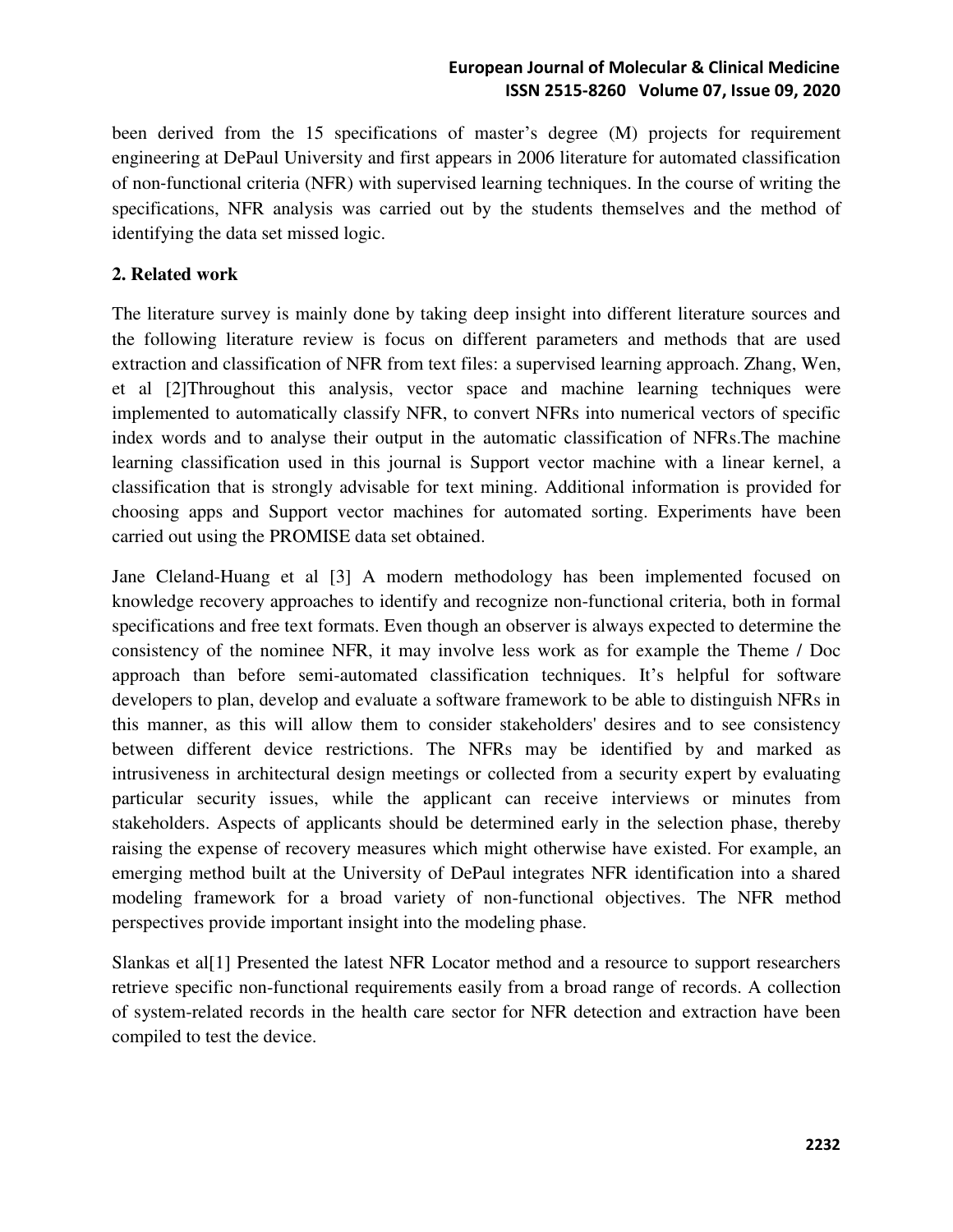#### **3. Methodology**

 In an actual world scenario, the research team in the field of software development will review all necessary documents collected by an application elicitation team in order to decide whether a software development project is prioritized and mapped with the most important category or classes of NFR (e.g. security availability, scalability, etc. This method takes time and analysts need to collaborate as each application document needs to be interpreted and classified manually. For detection and classification of non-functional requirements in a series of defined categories or groups a supervised text- approach is suggested.

 We establish a structural and light-weight mapping method to support the development of a SIG catalog, following the guidance and guidelines from Petersen, Vakkalanka and Kuzney. The feasibility of classification of non-functional requirements within the proposed dataset was evaluated and categorized. The processing of the data is facilitated by the data set. The data set is established. There are three tasks involved in this systematic mapping: i)Planning of a search string ii) defining the filtration criteria and iii) Analyzing papers. It is as follows:Search string planning, the purpose of this project is to develop check list for indexing research document sites used in NFR catalog articles. The selected portals are the IEEE and Science Direct. We use search string specification keywords for NFR catalogues like "NFR Framework" and "Chung" and Paper review we integrate this with certain types of non-functional criteria such as "nonfunction parameters" and "non-functional," in order to achieve a search string version 1 (see Table 1).

When we first looked at portals, we noticed articles that contained NFR catalogs and used index words on the web chain to create a new edition of the application channel 2 (see Table I). The number of papers found after search definition has increased, because the search chain has increased. In the NFR Catalog division, we introduced terms expanding the spectrum of scope, including: SIG and catalogues.

| <b>Search String V1</b>            | portal         | <b>Papers</b> |
|------------------------------------|----------------|---------------|
| ("nfr" or "nfr framework" or       | <b>IEEE</b>    | 1553          |
| "chung" or ("non-functional")      | Science direct | 1045          |
| Requirements" or "non-functional") | Total          | 2598          |
| <b>Search String V2</b>            |                |               |

|  |  | Table 1. Search string evolution |
|--|--|----------------------------------|
|--|--|----------------------------------|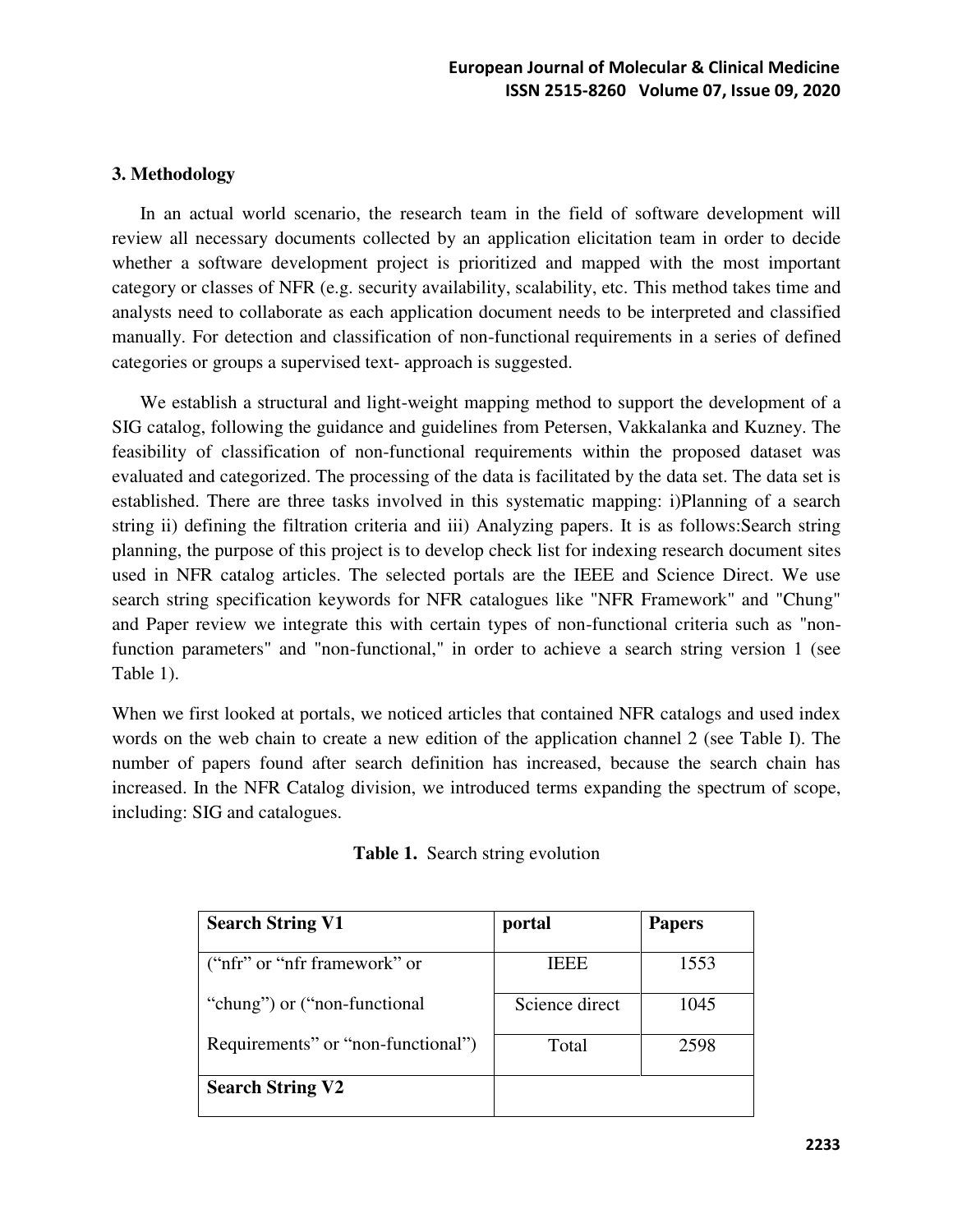|     | ("nfr" or "nfrframework" or                                                          | <b>IEEE</b>    | 2882 |         |
|-----|--------------------------------------------------------------------------------------|----------------|------|---------|
|     | "chung" or "sig" or "catalouge" and                                                  | Science direct | 3754 |         |
| The | ("non- functional requirements" or<br>" $non-$<br>Functional" or "quality attribute" | Total          | 6636 | purpose |

of this

experiment is to finding filters for indexing portals to enhance content in identified papers and eventually to create standards for inclusion and exclusion after search strings have been drawn up for review. We used two filters in the mapping test; the first one was year round. Between 2000 to 2018 we only chose papers because in 2000 the NFR catalogs were introduced. The second filter applies to Appendix A's conventions and papers.

**Table 2.** Result after filters

| Filter       | Portals               | Papers |
|--------------|-----------------------|--------|
| Year+        | <b>IEEE</b>           | 193    |
| Conferences  | <b>Science Direct</b> | 392    |
| And Journals | Total papers          | 585    |

The number of publications dropped from 6636 to 585 after filters were added. (see Table 2). The next move is to introduce the criterion for incorporation and elimination.The minimum requirement was to include the document as NFR catalogs to be included and thus the rejection condition is omission. The object of the inclusion and exclusion criterion is to choose the documents to be included during the paper review stage.

The last phase of the analysis is the paper. This research aims to analyze the results of the dependent study, which discuss the consistency of the NFR catalogs in every document. We have chosen a selection of 20 articles for this lightweight systematic mapping. The documents were picked because the NFR catalogs represent a number of soft targets(in terms of security, performance and usability). In terms of the table, we prefer exceptionally informative SIG catalogues. This makes a broader variety of words in our dataset.

Once the comprehensive "lightweight" mapping has been done, we build a data set that collects keywords in 31 catalogs. In the purpose of creating a data collection there were two activities. The first step is to categorize keywords. The category of database specified each keyword in the NFR catalogs.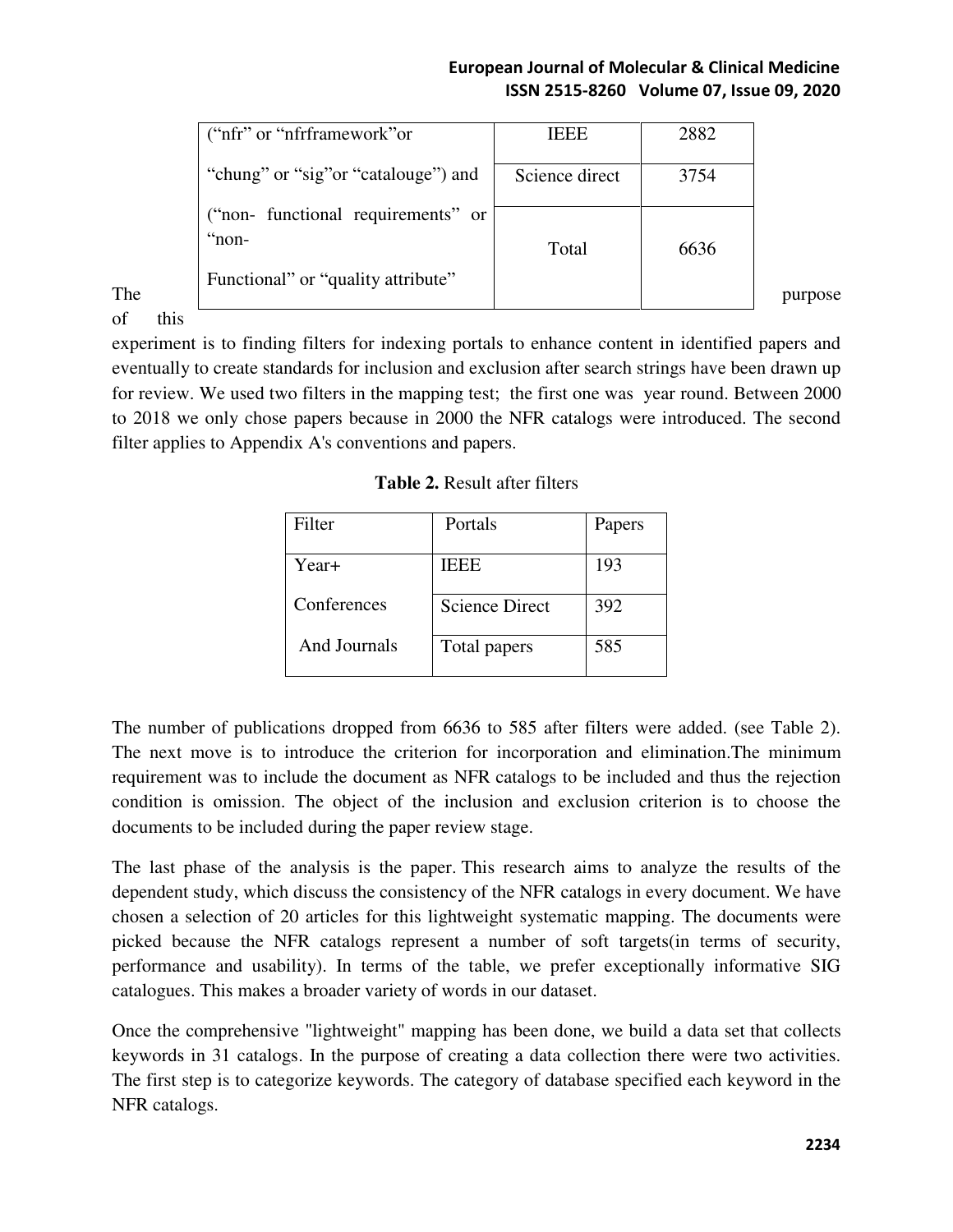For eg, keywords were connected in many protection catalogs to the exclusion of repetitive keywords: the keyword is sensitive so a keyword for our data set was only entered once. For example, a keyword was added for several of our data catalogs. The final dataset comprises 77 words divided into: usability of 28 words, security of 24 words and performance of 25 words see Table 6. For RQ2, a systemic process has been built for defining the dataset consisting essentially of four activities according to Figure 2.



**Fig 1**.The Dataset Definition Process.

This type of method has four operations: i) Systematic "lightweight" process visualization, (ii) Converting the sig parser into csv format (iii) merging keywords (iv) Level of quality assurance. The first element of the hierarchical approach was previously described in which we showed in the systematic mapping review the "lightweight" of the three operations. The next move was to create a CSV parser SIG, which should be translated into a CSV format as the principal objective of this project.



**Fig 3**.SIG Catalogue Performance

**Table 3**. Performance keywords

| NFR Type    | Keywords                                     |
|-------------|----------------------------------------------|
| Performance | Performance, time, index, triggers, response |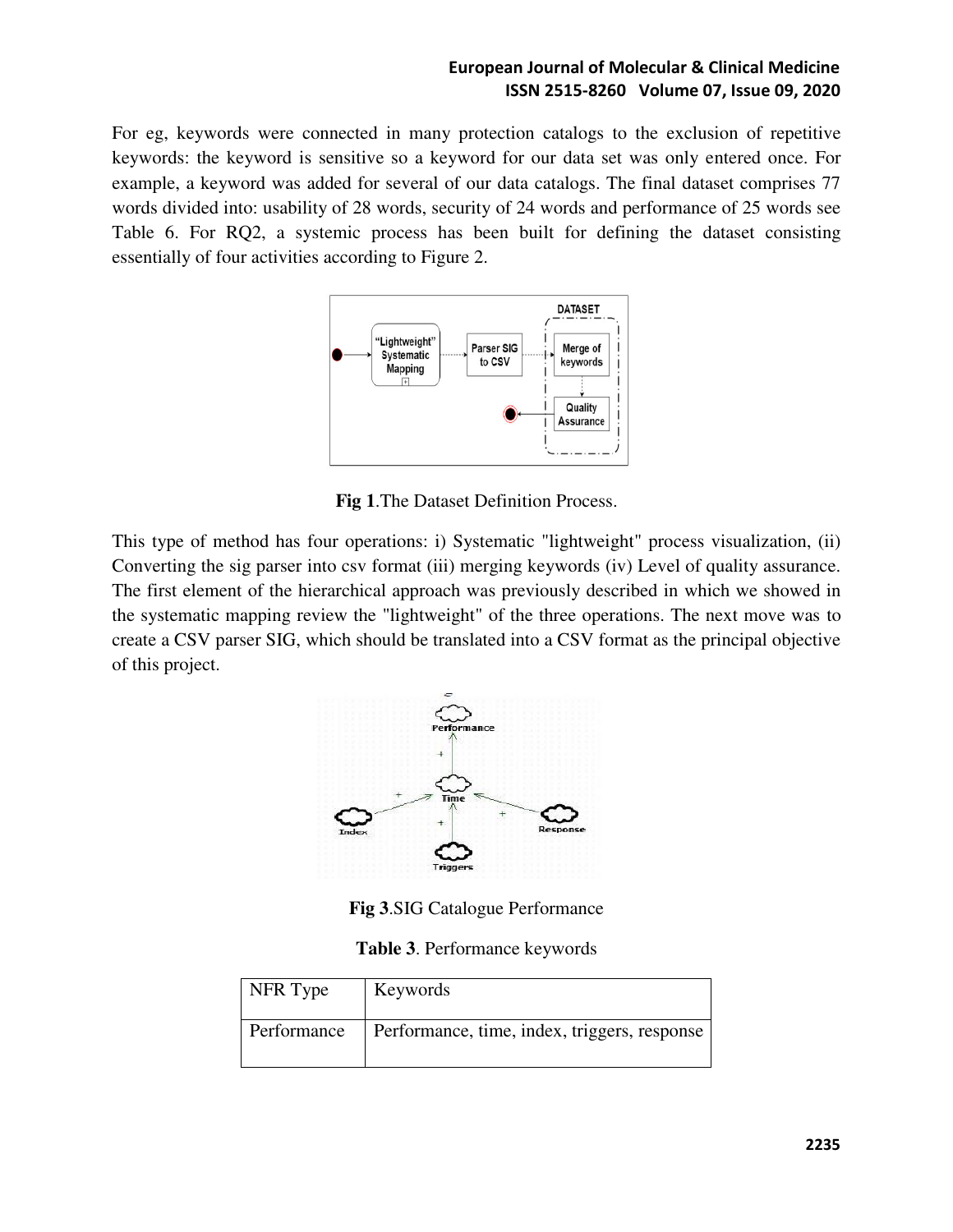These SIG catalogs were produced using StarUML3 and RE-Tools. For each SIG catalog a parser was developed and implemented. The method is configured in three phases: (i) determine the SIG root objective of the NFR category that the catalog contains. (ii) After that the NFR was classified by all keywords found in its branches. And (iii) Creating a CSV file with keywords is the final step. Table 3 and Table 4 shows the collection of keywords produced during this procedure and the two product catalogs, as seen in Figures 3 and 4.



**Fig 4**. SIG Catalogue Performance

| NFR Type    | Keywords                          |
|-------------|-----------------------------------|
| Performance | Performance, space, time, memory, |
|             | Throughput, response, peak        |

 Keyword combine is the third process. This method mostly includes generating a CSV file containing a collection of numerous keywords for each form of NFR from the previous level. Keywords: answer and time won't be included in the new set of keywords, as they have been introduced beforeTable 5 shows the final collection of keywords after the merge phase.

**Table 5.**Performance keywords merge

| <b>NFR</b>  | Keywords                                   |        |         |       |
|-------------|--------------------------------------------|--------|---------|-------|
| Type        |                                            |        |         |       |
|             |                                            |        |         |       |
| Performance | Performance,                               | space, | memory, | time, |
|             | throughput, reponse, Triggers, index, peak |        |         |       |
|             |                                            |        |         |       |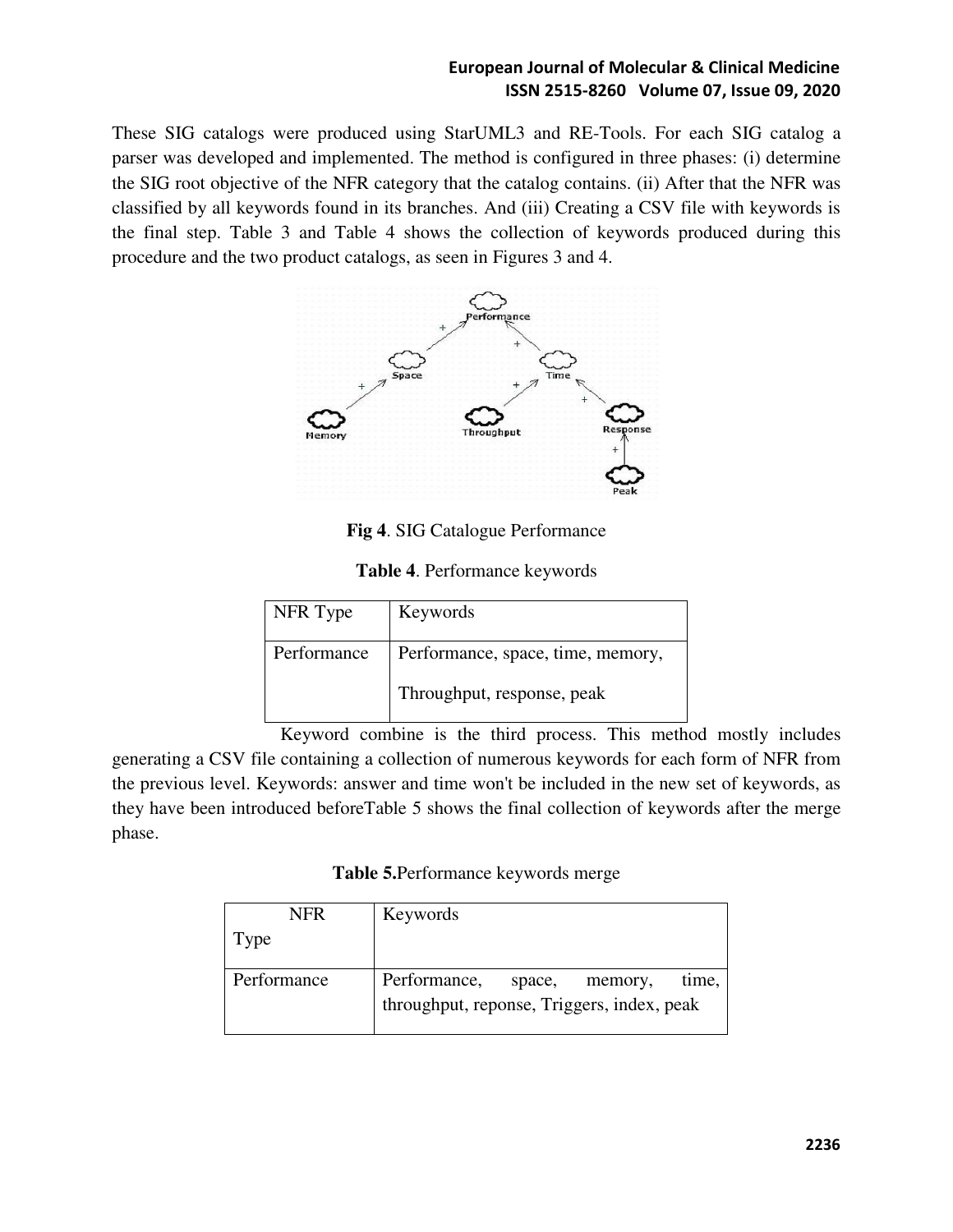Table 6 shows the collection of keywords contained after operations ii and iii in all the SIG catalogs. Following the fusion phase in the 24 security catalogues, Fig5 displays the actual SIG catalog.

| <b>NFR</b> Type  | <b>Keywords</b>                                                                                                                                                                                                                                                                                         |
|------------------|---------------------------------------------------------------------------------------------------------------------------------------------------------------------------------------------------------------------------------------------------------------------------------------------------------|
| performance      | performance, space, time, throughput, response,<br>memory, consumption, fast, index, triggers, storage, low,<br>run, runtime, perform, execute, mean, peak, compress,<br>dynamic, offset, reduce, fixing, early, processing                                                                             |
| Security         | security, confidentiality, integrity, availability, accuracy,<br>completeness, secure, access, registration, ,<br>authorization, identification, authentication, validation,<br>transaction, user, password, control, encryption, key,<br>spoofing, attack, policy, logging, permission.                |
| <b>Usability</b> | Utility, Homogeneity, Easiness, Operationability,<br>intuitively, adaptable, Understandability, accessible,<br>Configuration, Integrity, Administration, Conformity,<br>cognizance, applicable, Linguistics, supportive, tutorials,<br>trainable, helping, flexible, easy, usable, Graphics,<br>timing. |

**Table 6**. Keywords extracted from sig catalogues

The last process in the data selection system is quality assurance. (Figure 2). The first dataset collected in this operation is where the efficiency of research is checked and the classification accuracy is observed.The consequence of this method is the coherence of the terms collected in such catalogues. They use an adjective that makes sense in a collective setting, to which the word refers, for every phrase in the foundation.For examples, the term convenience generates adjectives in the category of usability: simple and quick; for security category we obtain adjectives such as privacy and secrecy use the word confidentiality.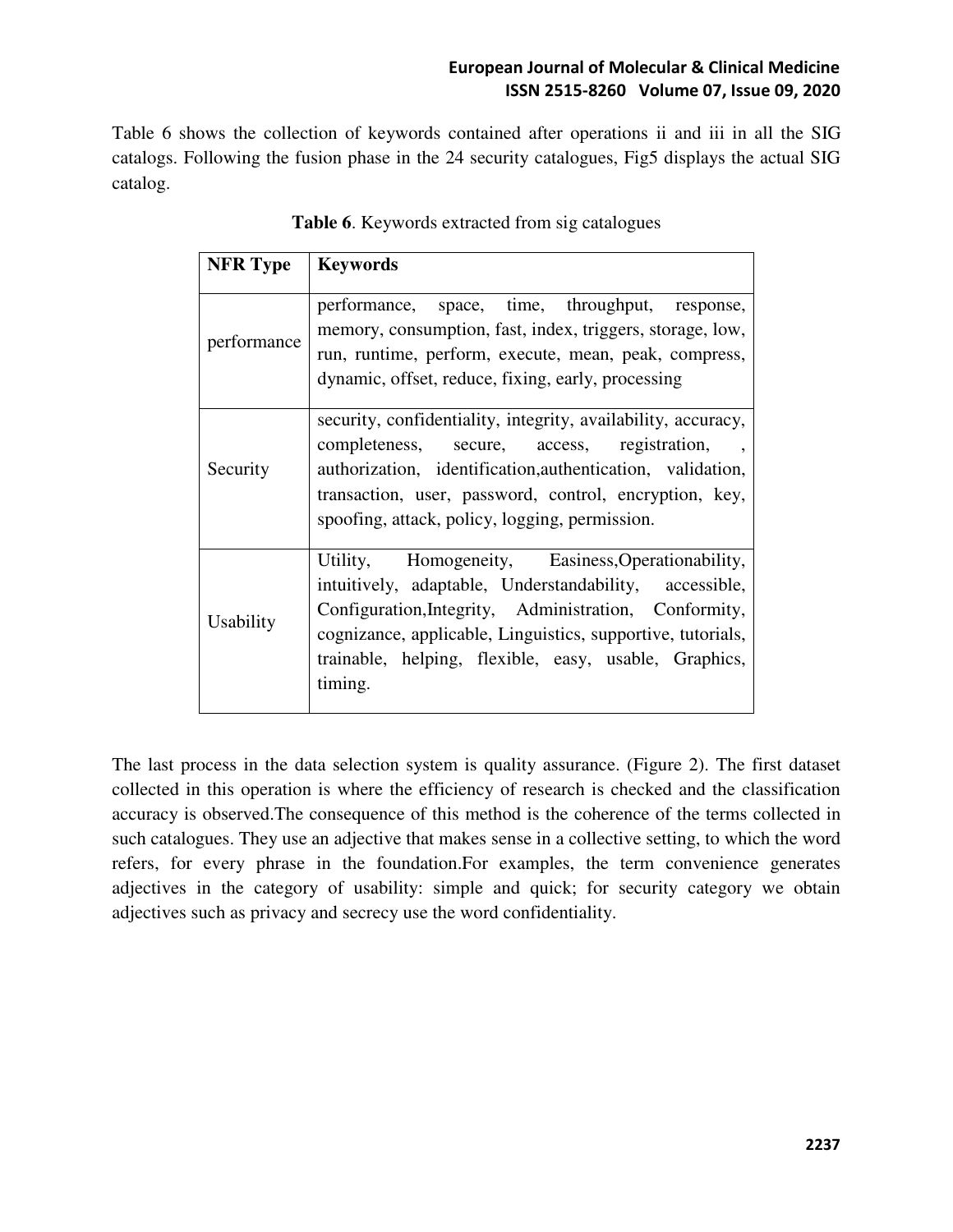

**Fig 5** : The final SIG Security Catalogue.

#### **4. Dataset**

For the assessment of the proposed technique a previously identified dataset with non-functional criteria is needed. We have chosen an Open Science Tera-PROMISE dataset comprising 625 specifications, either functionally or not. It is described in this paper as a promise dataset. Dividing into 11 types of non- criteria. Such parameters were originally obtained from 15 project specifications of a master degree in engineering requirements from DePaul University. An initial non-criteria selection of more phrases per group was carried out to verify the strategy: security (66 phrases), performance (54 phrases), usability (67 phrasses) and operational (62 phrases). The operating class is omitted since there is no relation to an existing NFR catalog. The result was 187 phrases regarding security, performance and usability.

# **5. Conclusion**

The right requirements are considered an important and complex step in the creation of software projects. The work has demonstrated in recent years that artificial technology automatically extracts and classifies the content properties of textual records utilizing strategies including machine learning and text mining.

This paper introduces a new way of defining non-functional criteria using NFR catalogs by means of machine learning algorithms and offers a way of accessing such catalogs utilizing the structural "light weight mapping" technique.

One of the massive problems to solve this step searching is trying to define the training data set performing the criteria manual assignment, which will increase effort. Such classification distinguishes between the generated data, such that machine learning is still partial because the managed algorithms require such dataset to be categorized. Their analysis provides a way of generating data sets used to classify non-functional specifications by NFR catalogs extracted from the research of mapping in order to address this circumstance.